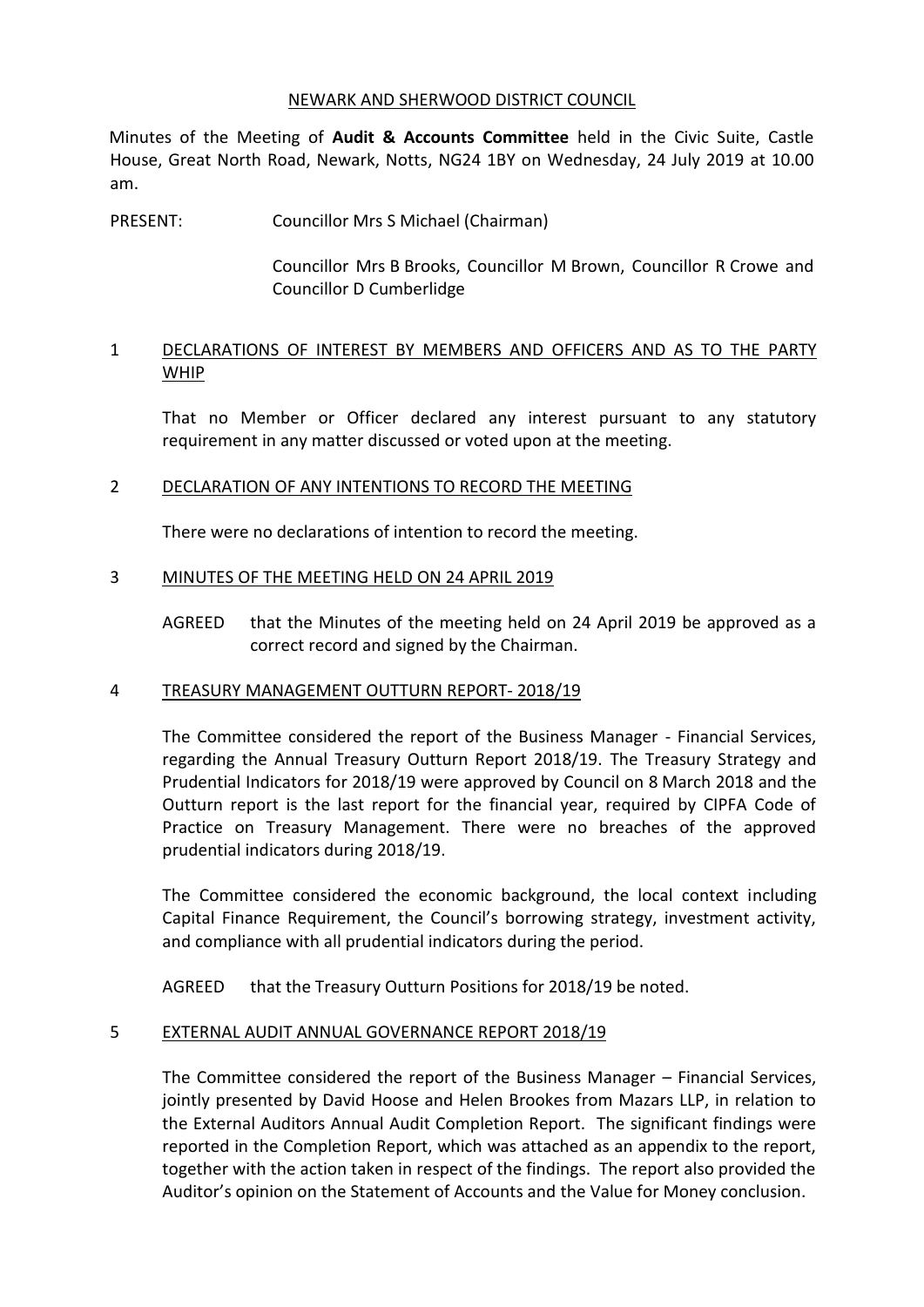Mr. Hoose reported on the Executive Summary and Significant Findings. He expressed his thanks to Officers for their work and assistance and also the quality of the working papers provided adding that all works were substantially complete and it was anticipated that the final audit would be signed off within agreed timescales.

Ms Brookes reported on the Internal Control Recommendations, the Summary of Misstatements and the Value for Money Conclusion, noting that the latter had been identified as a risk but within what was expected for a local authority.

AGREED (unanimously) that:

- (a) the External Auditors Annual Audit Completion Report for 2018/2019 be noted;
- (b) the adjustments to the financial statements set out in the report be noted; and
- (c) the letter of representation signed by the Director Resources/Section 151 Officer and the Chairman of the Audit & Accounts Committee be approved.

# 6 STATEMENT OF ACCOUNTS 2018/19 AND ANNUAL GOVERNANCE REPORT

The Committee considered the report of the Business Manager – Financial Services which sought Members approval for the Council's Statutory Accounts for the financial year ending 31 March 2019. The Committee had previously considered the documents during a workshop session with Officers.

The Business Manager - Financial Services reported that two amendments had been made. The first was in relation to a revised actuarial valuation report from the pension fund. This was due to a national judgement which affected the assumptions used within the original actuarial valuation report. The second amendment was due to the incorrect rental income figure being used on the calculation of the valuation of Newark Livestock Market.

AGREED (unanimously) that:

- (a) the Annual Governance Statement for the financial year ending 31 March 2019 be approved;
- (b) the Statement of Accounts for the financial year ending 31 March 2019 be approved; and
- (c) it be noted that as per the previous report, the Section 151 Officer and the Chairman of the Audit & Account Committee had signed the Letter of Representation.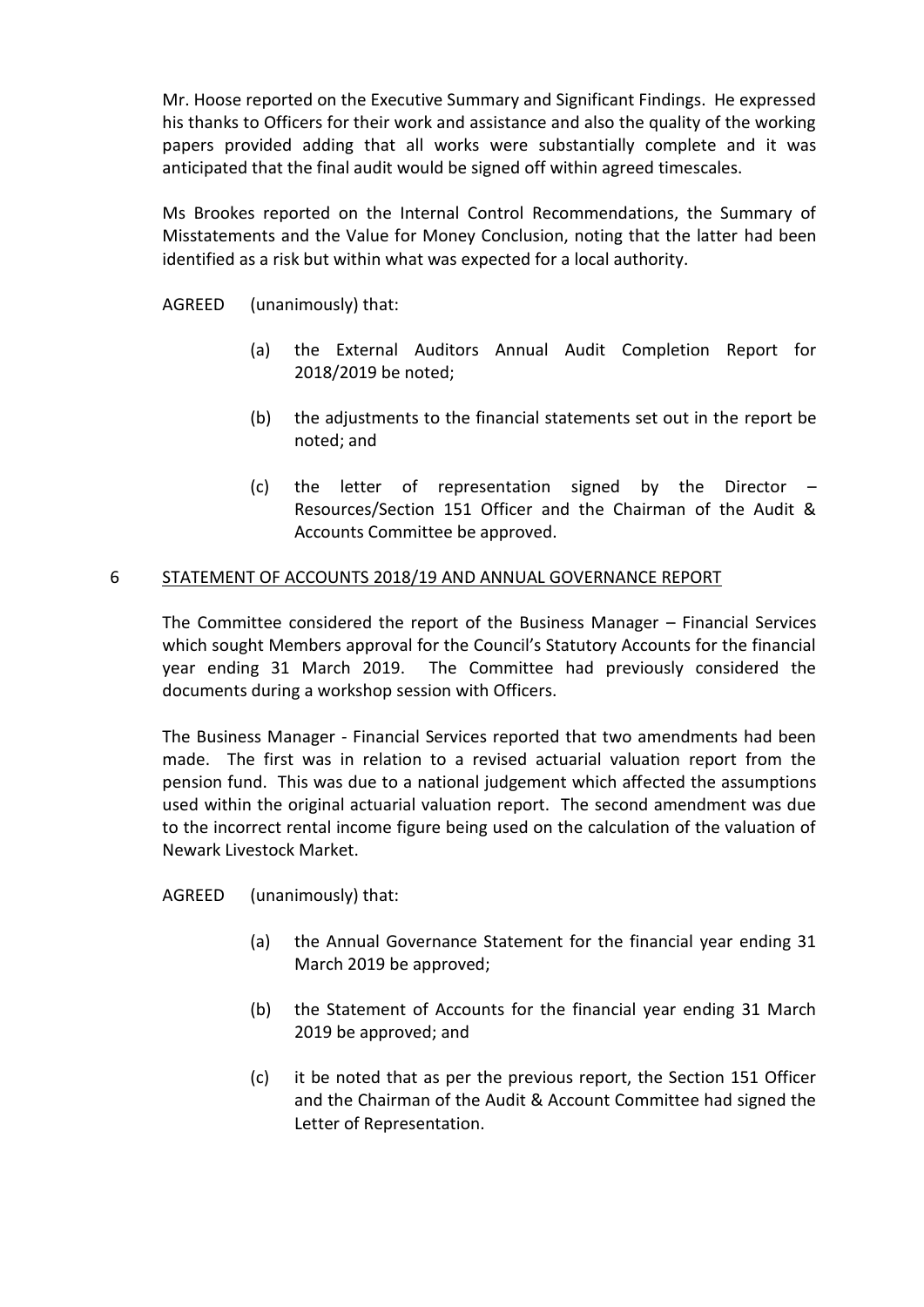## 7 CHANGE OF ORDER OF AGENDA

With the agreement of the Committee, the Chairman amended the running order of the Agenda. Item 9 would be taken next. The Agenda would then revert back to its original order.

### 8 ANNUAL INTERNAL AUDIT REPORT 2018/19

The Audit & Risk Manager (Assurance Lincolnshire) presented the Annual Internal Audit Report 2018/19, summarising the work of Internal Audit undertaken during 2018/19 to support the Annual Governance Statement through providing opinion on the Council's governance, risk management and internal control.

The Annual Report set out the scope of internal audits work with details of the findings and subsequent rating of each area audited being provided. The appendices to the report provided the Committee with details of: the audits undertaken; the limited/low assurances; audit plan changes; overdue actions; benchmarking data; and assurance definitions.

The Director – Resources provided Members with information as to what actions had been taken following the adequate audit findings for Governance and Internal Control. He noted that these would be discussed in more detail at Agenda Item No. 10 – Internal Audit Report Process.

AGREED (unanimously) that the Annual Internal Audit Report 2018/2019 be noted.

### 9 INTERNAL AUDIT PROGRESS REPORT 2019/20

The Committee considered the Internal Audit Progress report covering the period to 8 July 2019. Four audits had been issued during the period. Pay and grading had been issued with high assurance, whilst Counter Fraud, Development Company and Emergency Planning had been issued with Substantial Assurance. A review of the Mansfield Crematorium accounts had also been undertaken, as had a review of the Newark Livestock Market Rent calculation. There were a further six reports at draft stage and three audits in progress.

In considering Appendix 2 to the report a Member queried whether it was possible to include the actual start date of the planned audits. The Audit Manager advised that this could not be provided until the actual audit commenced as any date given may be subject to delay. She did, however, comment that a narrative for each area would be provided in future reports.

AGREED (unanimously) that the latest Internal Audit Progress report be noted.

### 10 INTERNAL AUDIT REPORT PROCESS

The Business Manager - Financial Services presented a report detailing a proposed process for internal audit reports to pass through the Senior Leadership Team (SLT) and onto the Audit & Accounts Committee.